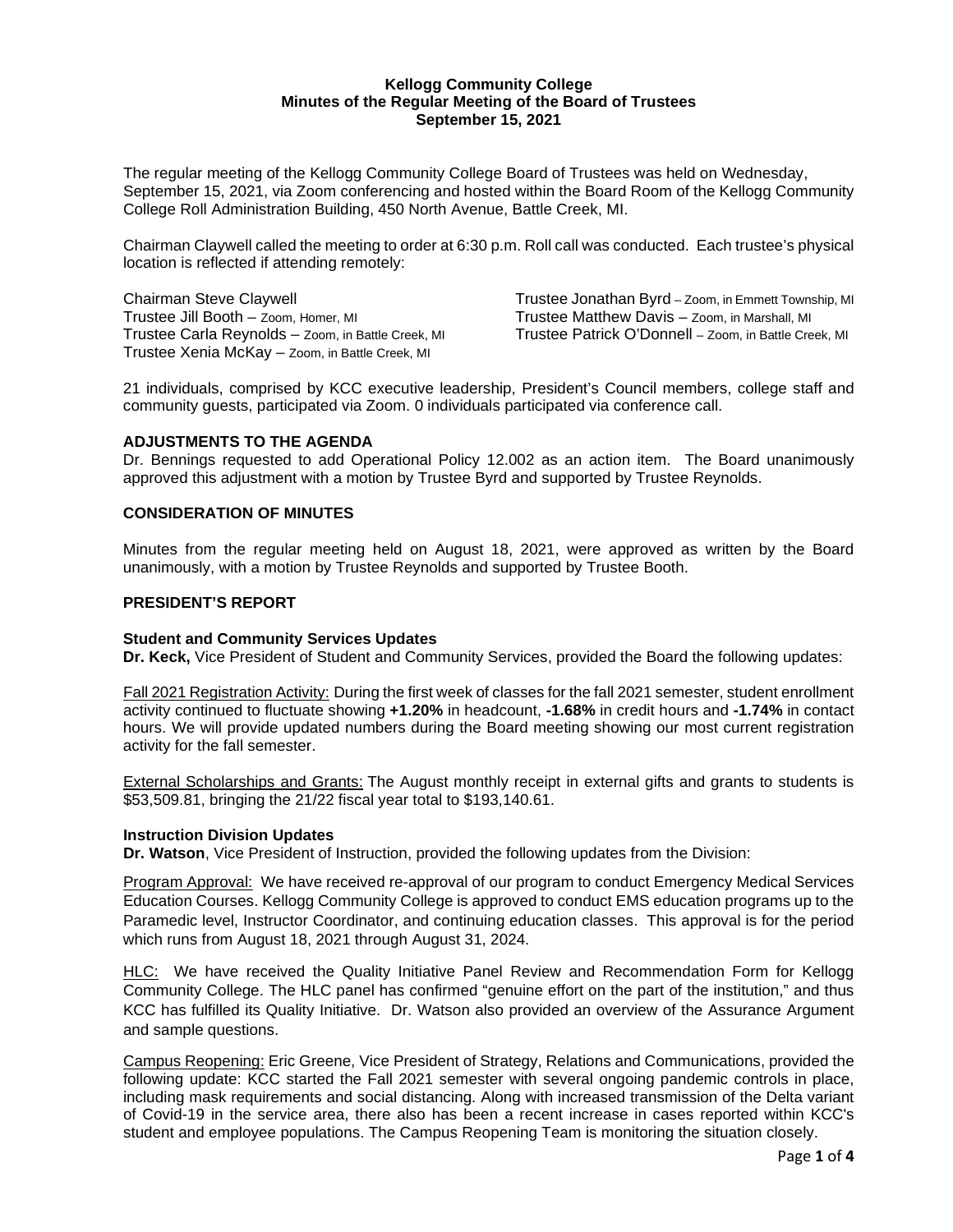Capital Outlay Five Year Plan: The State requires the College to have a Capital Outlay Plan on file with them, including identifying a priority project, by the end of October each year in order to be considered for Capital Outlay Funding, should a Capital Outlay bill be approved. A draft of the plan is in the portal for your review. We will ask for the Board's approval of the plan at the October Board meeting in order to be eligible for the State funding.

Infrastructure, Planning and Sustainability Update: Brad Fuller, Director of Institutional Facilities, provided the Board with an update on current IPS project activities including the Dental Clinic remodeling, Schwarz Science Building renovation, EMS Simulation Lab updates, and miscellaneous mini-projects.

**KCC Foundation:** Teresa Durham, Executive Director of the KCC Foundation, provided a summary of the Foundation's activities including the final results of the Bruin Scholarship Open. As of August 31, contributions received and pledged total close to \$110,000. A list of sponsors is included in the Foundation's monthly activity report. Since the launch of the online scholarship application in December 2020, the Foundation has received 604 submitted and 120 drafted applications for Spring 2021, Summer 2021 and Fall 2021-Spring 2022. This is an 80% increase in the number received from the manual application process. The Foundation has completed scholarship awarding for these semesters and will re-open the online application in December. The number of students who received a scholarship award is 431. We will not be holding the annual Celebration of Donors and Scholars event this fall due to the pandemic but planning other ways to connect donors with their scholarship recipient. The Foundation will begin planning for the alumni recognition program to be held in April 2022 and launching a Giving Tuesday campaign in November.

## **BOARD REPORTS AND REQUESTS**

Trustee Byrd thanked KCCF and the many volunteers for a wonderful Bruin Open. He closed his comments by informing the Board members that his golf team will proudly display the winner's trophy.

## **CITIZEN/STAFF REQUESTS AND COMMENTS**

Kris Jenkins from the Branch County Intermediate School District (ISD) addressed the Board thanking Kellogg Community College for their partnership and support. Branch County ISD is undergoing construction projects that resulted in requiring alternate classroom locations. KCC offered space in the Grahl Center which allowed their classes to continue as scheduled.

#### **ACTION ITEMS**

**Purchasing Policy Revision:** With a motion by Trustee Byrd supported by Trustee Reynolds, the Board unanimously approved the policy revision as outlined by Dr. Adrien Bennings, President, Kellogg Community College.

**Resolution:** With a motion by Trustee Davis supported by Trustee Byrd, the Board unanimously approved the Professional Development Week resolution.

**Strategic Plan Extension:** With a motion by Trustee Byrd supported by Trustee Reynolds, the Board unanimously approved to extend the timeline for the Strategic Plan.

**Annual Reporting of Crime Statistics:** With a motion by Trustee Byrd supported by Trustee Reynolds, the Board unanimously approved the annual crime statistics report.

**Local Strategic Value 2021:** With a motion by Trustee Davis supported by Trustee Byrd, the Board unanimously approved the Local Strategic Value for 2021.

**Operating Policy 28.002:** With a motion by Trustee Booth supported by Trustee Reynolds, the Board unanimously approved the Local Strategic Value for 2021.

**Financial Statements:** With a motion by Trustee Byrd supported by Trustee Reynolds, the Board unanimously approved the financial statements for August 2021.

**Personnel Items:** The following personnel items were unanimously approved by the Board with a motion by Trustee Byrd, supported by Trustee McKay: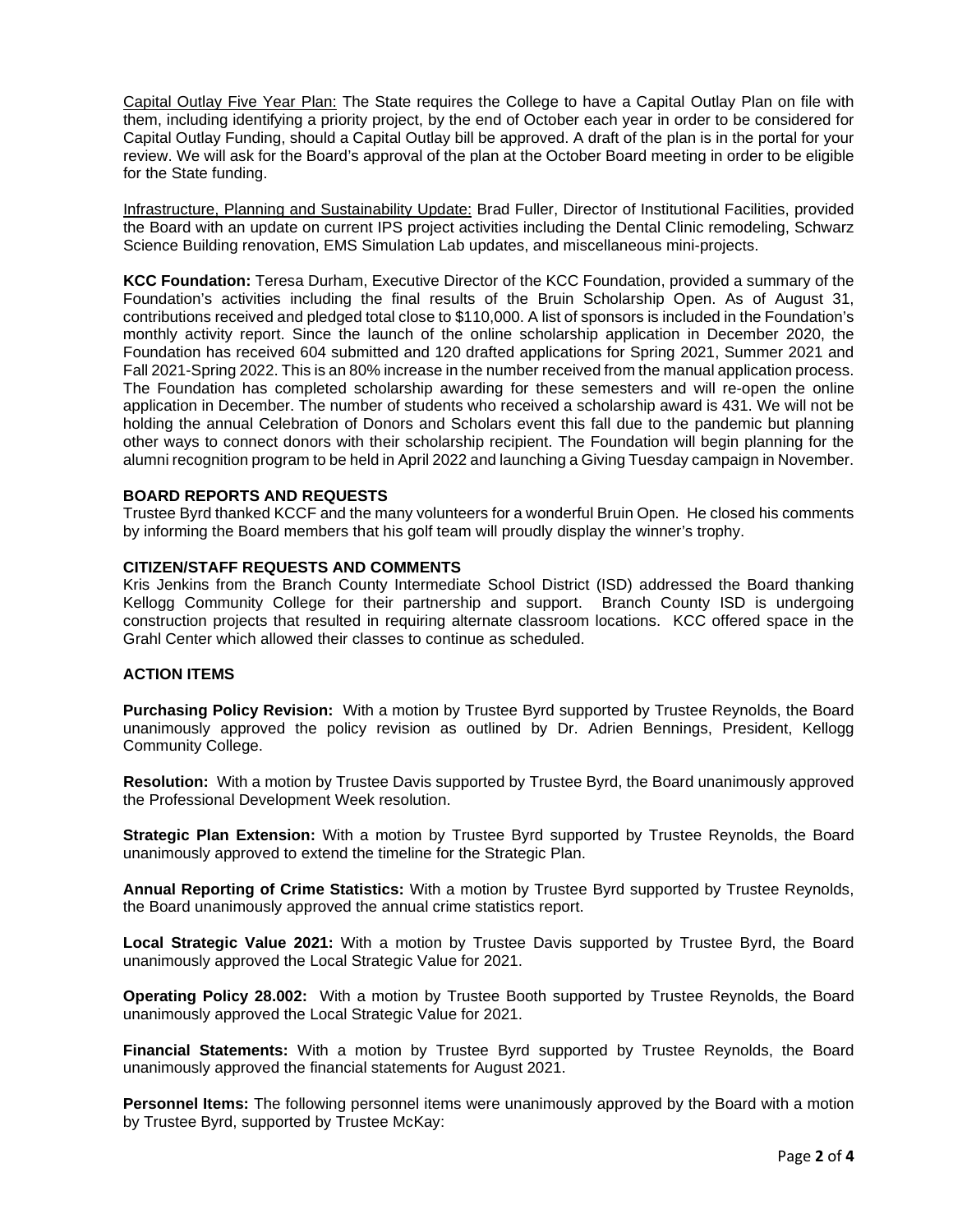# *New Employees*

| Kathryn Pifer                  | Clinical Coordinator, Radiography (effective September 20, 2021;<br>Administration, Manager 1, 2021-2022 salary \$60,889)                                                 |
|--------------------------------|---------------------------------------------------------------------------------------------------------------------------------------------------------------------------|
| John 'Jay' Radabaugh           | Instructor, Clinical Education, Emergency Medical Services (EMS)<br>(effective September 1, 2021; Faculty, Bachelor lane, Step 10,<br>2021-2022 contract salary \$72,243) |
| Dr. Tracey Taylor              | Director, Business and Information Technology (effective<br>September 13, 2021; Administration, Chair/ Director, 2021-2022<br>salary \$91,053)                            |
| <b>Brandy Toler</b>            | Department Assistant, Records and Registration (effective<br>September 13, 2021; Support Staff, Pay Grade 12, Step 3, 2021-<br>2022 hourly rate \$18.35)                  |
| Adnan Zafar                    | Center Assistant, Regional Manufacturing Technology Center<br>(RMTC) (effective August 16, 2021; Support Staff, Pay Grade 12,<br>Step 5, 2021-2022 hourly rate \$20.27)   |
| <b>Position Transfers</b>      |                                                                                                                                                                           |
| Jacqueline Hulderman-Tavernier | Academic Advisor (effective August 23, 2021; Administration,<br>Manager 2, 2021-2022 salary \$57,610)                                                                     |
| <b>Resignations</b>            |                                                                                                                                                                           |
| Gregg Hall                     | Utility III (8 years) (effective August 13, 2021)                                                                                                                         |
| Kary Ann Waukazoo              | Director, Marketing (3 months) (effective September 3, 2021)                                                                                                              |
| <b>Open Positions Status</b>   |                                                                                                                                                                           |

| Career Coach, Workforce Solutions*                                  | Interview and Selection        |
|---------------------------------------------------------------------|--------------------------------|
| Chair, Math and Science                                             | Offer and Selection            |
| Counselor                                                           | Offer and Selection            |
| <b>CTE Career Coach and Outreach</b>                                | Posted                         |
| Department Assistant, Testing and Assessment (PT & FT)              | Offer and Selection            |
| Department Assistant, KCC Foundation                                | Offer and Selection            |
| <b>Enterprise Applications Analyst</b>                              | Interview and Selection        |
| Facilities Maintenance - Utility II (3 positions)                   | Interview and Selection        |
| HR Manager, Talent Development and Employee Benefits                | Posted                         |
| Instructional Assistant, Industrial Trades (Electrical-Electricity) | Offer and Selection            |
| Recruiter, Special Populations (iACT)*                              | <b>Interview and Selection</b> |
| <b>Simulation Operations Technician</b>                             | <b>Candidate Review</b>        |
|                                                                     |                                |

\*Fully or Partially Grant Funded\*

**Added Agenda Item – Operational Policy 12.002 Sexual harassment Sexual Misconduct and Retaliation (Title IX):** With a motion by Trustee Byrd supported by Trustee McKay, the Board unanimously approved OP 12.002.

**CITIZEN/STAFF COMMENTS** None.